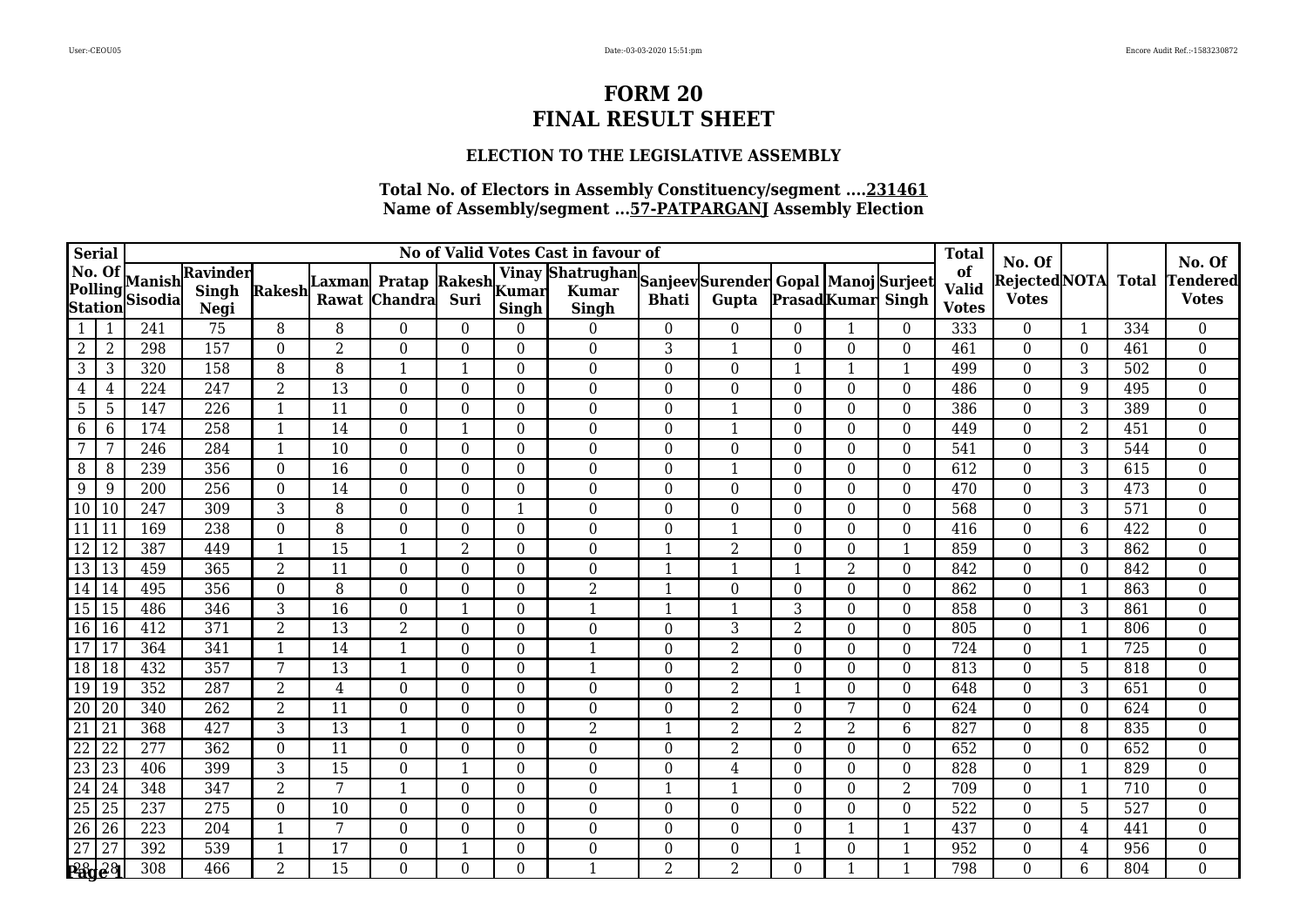### **ELECTION TO THE LEGISLATIVE ASSEMBLY**

| <b>Serial</b>           |                    |                          |                           |                         |                 |                                              |                  |             | No of Valid Votes Cast in favour of                                   |                  |                  |                  |                          |                  | <b>Total</b>                       |                                               |                |              |                                           |
|-------------------------|--------------------|--------------------------|---------------------------|-------------------------|-----------------|----------------------------------------------|------------------|-------------|-----------------------------------------------------------------------|------------------|------------------|------------------|--------------------------|------------------|------------------------------------|-----------------------------------------------|----------------|--------------|-------------------------------------------|
| No. Of                  | Polling<br>Station | Manish<br><b>Sisodia</b> | Ravinder<br>Singh<br>Negi | Rakesh                  | Rawat           | Laxman Pratap Rakesh Yumar<br><b>Chandra</b> | Suri             | Singh       | Vinay Shatrughan Sanjeev Surender Gopal Manoj Surjeet<br><b>Singh</b> | <b>Bhati</b>     | Gupta            |                  | <b>PrasadKumar</b> Singh |                  | of<br><b>Valid</b><br><b>Votes</b> | No. Of<br><b>RejectedNOTA</b><br><b>Votes</b> |                | <b>Total</b> | No. Of<br><b>Tendered</b><br><b>Votes</b> |
|                         |                    | 356                      | 530                       | $\overline{2}$          | 10              | 3                                            | $\mathbf{1}$     | $\Omega$    | $\overline{0}$                                                        | $\boldsymbol{0}$ | $\overline{0}$   | $\boldsymbol{0}$ | 1                        |                  | 904                                | $\overline{0}$                                | 4              | 908          | $\overline{0}$                            |
| 29 29<br>30 30<br>31 31 |                    | 369                      | 514                       | $\overline{2}$          | 27              | $\overline{0}$                               | 2                | $\theta$    | $\mathbf{1}$                                                          | $\mathbf{1}$     | $\overline{2}$   | $\theta$         | $\theta$                 | $\theta$         | 918                                | $\overline{0}$                                | $\overline{1}$ | 919          | $\boldsymbol{0}$                          |
|                         |                    | 343                      | 511                       | $\overline{0}$          | 21              | $\boldsymbol{0}$                             | $\boldsymbol{0}$ | $\theta$    | $\boldsymbol{0}$                                                      | $\boldsymbol{0}$ | $\mathbf{1}$     | $\theta$         |                          | $\overline{2}$   | 879                                | $\boldsymbol{0}$                              | 3              | 882          | $\boldsymbol{0}$                          |
| $\overline{32}$         | $\overline{32}$    | 357                      | 455                       | 3                       | 24              | $\theta$                                     | $\theta$         | $\theta$    | $\boldsymbol{0}$                                                      | $\overline{2}$   | $\overline{0}$   |                  | $\Omega$                 |                  | 843                                | $\theta$                                      | $\theta$       | 843          | $\boldsymbol{0}$                          |
| $\overline{33}$         | $\overline{33}$    | 351                      | 387                       | 7                       | 21              | $\theta$                                     | $\theta$         | $\theta$    | 1                                                                     |                  | 3                | $\theta$         |                          |                  | 773                                | $\Omega$                                      | 2              | 775          | $\boldsymbol{0}$                          |
| 34                      | 34                 | 285                      | 491                       | $\boldsymbol{0}$        | 20              | 1                                            | 0                | $\theta$    | $\mathbf{1}$                                                          | $\mathbf{1}$     | 3                | 1                | $\boldsymbol{0}$         | $\mathbf{1}$     | 804                                | $\overline{0}$                                | 4              | 808          | $\boldsymbol{0}$                          |
| $\overline{35}$         | 35                 | 345                      | 534                       | $\overline{2}$          | 14              | 1                                            | $\Omega$         | $\Omega$    | $\mathbf{1}$                                                          | 0                | $\overline{2}$   | $\mathbf{1}$     |                          | 2                | 903                                | $\theta$                                      | $\overline{2}$ | 905          | $\overline{0}$                            |
| $\overline{36}$         | $\overline{36}$    | 402                      | 517                       | $\theta$                | 12              | $\theta$                                     | $\theta$         | $\Omega$    | 0                                                                     | 1                | 3                | $\theta$         | $\Omega$                 | $\Omega$         | 935                                | $\Omega$                                      | 3              | 938          | $\boldsymbol{0}$                          |
| $\overline{37}$         | 37                 | 370                      | 527                       | 2                       | 12              | $\overline{0}$                               | 0                | $\theta$    | $\boldsymbol{0}$                                                      | $\boldsymbol{0}$ | $\boldsymbol{0}$ | $\boldsymbol{0}$ | $\theta$                 | 1                | 912                                | $\overline{0}$                                | $\overline{2}$ | 914          | $\boldsymbol{0}$                          |
| $\overline{38}$         | 38                 | 435                      | 529                       | $\mathbf{1}$            | 4               | 1                                            | $\mathbf{1}$     | $\Omega$    | $\mathbf{0}$                                                          | 0                | $\overline{2}$   | $\overline{0}$   | $\Omega$                 |                  | 974                                | $\overline{0}$                                | -1             | 975          | $\boldsymbol{0}$                          |
| 39                      | 39                 | 367                      | 473                       | 4                       | 11              | $\theta$                                     | $\Omega$         | $\Omega$    | $\boldsymbol{0}$                                                      | 0                | $\boldsymbol{0}$ | $\theta$         | $\theta$                 | $\theta$         | 855                                | $\theta$                                      | 3              | 858          | $\boldsymbol{0}$                          |
| $\boxed{40}$            | 40                 | 436                      | 493                       | 7                       | 3               | $\theta$                                     | $\Omega$         | $\theta$    | $\boldsymbol{0}$                                                      | 0                | $\mathbf{0}$     | $\boldsymbol{0}$ |                          |                  | 941                                | $\theta$                                      | 3              | 944          | $\boldsymbol{0}$                          |
| 41                      | 41                 | 418                      | 405                       | 15                      | 10              | $\theta$                                     | $\theta$         | $\theta$    | $\overline{2}$                                                        | 1                | $\overline{0}$   | $\theta$         | $\mathbf{1}$             | 4                | 856                                | $\Omega$                                      | -1             | 857          | $\boldsymbol{0}$                          |
| 42                      | 42                 | 219                      | 188                       | $\overline{2}$          | 9               | $\mathbf{1}$                                 | 0                | $\theta$    | $\boldsymbol{0}$                                                      | $\boldsymbol{0}$ | 3                | $\theta$         | $\Omega$                 | $\theta$         | 422                                | $\overline{0}$                                | $\overline{2}$ | 424          | $\boldsymbol{0}$                          |
| $\overline{43}$         | 43                 | 331                      | 215                       | 13                      | 9               | $\theta$                                     | $\theta$         | $\Omega$    | $\mathbf{1}$                                                          | 0                | $\overline{2}$   | 0                | 2                        | $\theta$         | 573                                | $\theta$                                      | $\theta$       | 573          | $\overline{0}$                            |
| $\overline{44}$         | 44                 | 589                      | 273                       | 7                       | 7               | $\overline{0}$                               | $\Omega$         | $\theta$    | $\overline{0}$                                                        | 0                | $\mathbf{1}$     |                  | $\Omega$                 | $\Omega$         | 878                                | $\theta$                                      | 2              | 880          | $\boldsymbol{0}$                          |
| 45                      | 45                 | 621                      | 346                       | 4                       | 6               | $\boldsymbol{0}$                             | $\mathbf{1}$     | $\theta$    | $\overline{2}$                                                        | $\boldsymbol{0}$ | $\mathbf{1}$     | $\boldsymbol{0}$ | $\theta$                 | $\theta$         | 981                                | $\overline{0}$                                | 3              | 984          | $\boldsymbol{0}$                          |
| 46                      | 46                 | 625                      | 263                       | 11                      | 8               | 2                                            | 1                | $\Omega$    | $\mathbf{0}$                                                          | 0                | $\overline{2}$   | 3                | $\Omega$                 | $\Omega$         | 915                                | $\theta$                                      | 4              | 919          | $\overline{0}$                            |
| $\overline{47}$         | 47                 | 581                      | 202                       | 5                       | 7               | 1                                            | $\theta$         | $\Omega$    | $\boldsymbol{0}$                                                      | 0                | $\mathbf{1}$     | $\Omega$         |                          | $\Omega$         | 798                                | $\theta$                                      | 2              | 800          | $\boldsymbol{0}$                          |
| $\overline{48}$         | 48                 | 288                      | 344                       | 7                       | 13              | $\overline{2}$                               | 0                | 1           | $\mathbf{1}$                                                          | 1                | $\mathbf{1}$     | 1                | 3                        | $\boldsymbol{0}$ | 662                                | $\overline{0}$                                |                | 663          | $\boldsymbol{0}$                          |
| $\frac{49}{50}$         | 49                 | 210                      | 332                       | $\overline{2}$          | 8               | $\overline{0}$                               | $\theta$         | $\theta$    | $\boldsymbol{0}$                                                      | 0                | $\overline{0}$   | $\Omega$         | $\Omega$                 | $\overline{2}$   | 554                                | $\theta$                                      | 3              | 557          | $\overline{0}$                            |
|                         | 50                 | 215                      | 300                       | -1                      | 12              | $\theta$                                     | 1                | $\Omega$    | $\boldsymbol{0}$                                                      | 0                | 3                | $\Omega$         | $\Omega$                 | $\theta$         | 532                                | $\overline{0}$                                | $\Omega$       | 532          | $\boldsymbol{0}$                          |
| $\overline{51}$         | $\overline{51}$    | 123                      | 156                       | $\Omega$                | $6\phantom{.}6$ | 2                                            | $\theta$         | $\theta$    | $\boldsymbol{0}$                                                      | 1                | $\mathbf{0}$     | $\Omega$         | $\theta$                 | $\theta$         | 288                                | $\theta$                                      |                | 289          | $\boldsymbol{0}$                          |
| $\overline{52}$         | $\overline{52}$    | 265                      | 260                       | 7                       | 10              | 1                                            | $\theta$         | $\theta$    | $\boldsymbol{0}$                                                      | $\boldsymbol{0}$ | $\mathbf{1}$     | $\Omega$         | $\theta$                 | $\theta$         | 544                                | $\theta$                                      | $\Omega$       | 544          | $\boldsymbol{0}$                          |
| $\overline{53}$         | 53                 | 271                      | 362                       | $\overline{\mathbf{1}}$ | 4               | $\theta$                                     | $\theta$         | $\Omega$    | $\mathbf{1}$                                                          | $\overline{2}$   | $\boldsymbol{0}$ | $\Omega$         | $\Omega$                 | $\overline{2}$   | 643                                | $\theta$                                      | $\overline{3}$ | 646          | $\boldsymbol{0}$                          |
| $\overline{54}$         | 54                 | 145                      | 240                       | $\theta$                | 4               | $\theta$                                     | $\theta$         | 1           | $\mathbf{1}$                                                          | $\overline{2}$   | $\overline{2}$   | 0                | $\Omega$                 | $\Omega$         | 395                                | $\theta$                                      |                | 396          | $\overline{0}$                            |
| $55 \overline{)55}$     |                    | 268                      | 451                       | 6                       | 17              | $\overline{2}$                               | 0                | $\mathbf 1$ | $\boldsymbol{0}$                                                      |                  | $\mathbf{0}$     |                  |                          | $\theta$         | 748                                | $\boldsymbol{0}$                              | 4              | 752          | $\boldsymbol{0}$                          |
|                         | <b>Figé 2</b>      | 215                      | 330                       |                         | 30              |                                              | $\theta$         | $\Omega$    | $\mathbf{1}$                                                          |                  | 3                | $\Omega$         |                          | $\theta$         | 583                                | $\theta$                                      | 3              | 586          | 0                                         |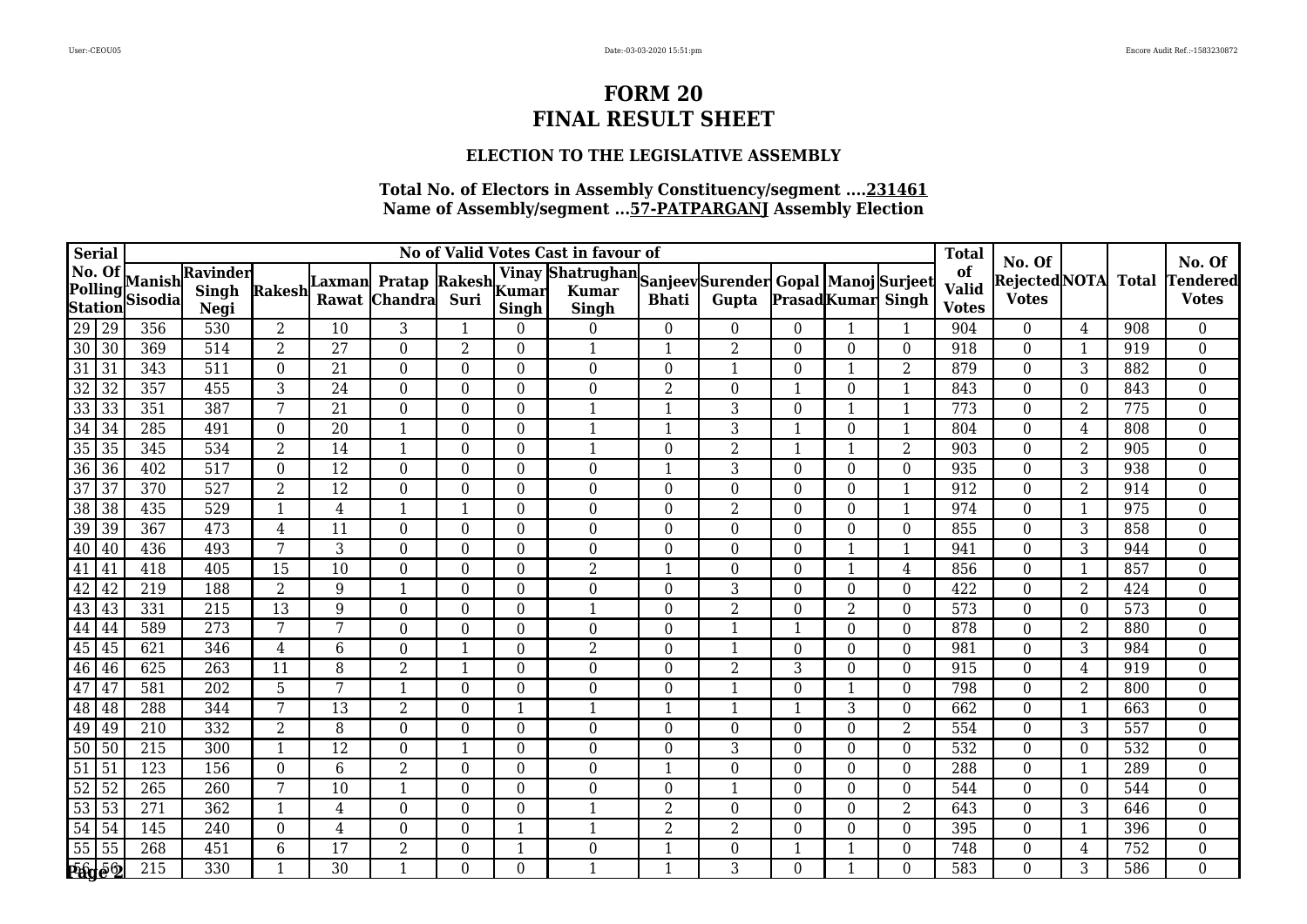### **ELECTION TO THE LEGISLATIVE ASSEMBLY**

| <b>Serial</b>                       |                 |                          |                                  |                |                 |                                      |                  |                          | No of Valid Votes Cast in favour of                                   |                  |                  |                  |                           |                  | <b>Total</b>                       |                                                |                |              |                                           |
|-------------------------------------|-----------------|--------------------------|----------------------------------|----------------|-----------------|--------------------------------------|------------------|--------------------------|-----------------------------------------------------------------------|------------------|------------------|------------------|---------------------------|------------------|------------------------------------|------------------------------------------------|----------------|--------------|-------------------------------------------|
| No. Of<br>Polling<br><b>Station</b> |                 | Manish<br><b>Sisodia</b> | Ravinder<br><b>Singh</b><br>Negi | Rakesh         | ∣Laxman         | Pratap Rakesh Kumar<br>Rawat Chandra | Suri             | <b>Singh</b>             | Vinay Shatrughan Sanjeev Surender Gopal Manoj Surjeet<br><b>Singh</b> | <b>Bhati</b>     | Gupta            |                  | <b>Prasad</b> Kumar Singh |                  | of<br><b>Valid</b><br><b>Votes</b> | No. Of<br><b>Rejected</b> NOTA<br><b>Votes</b> |                | <b>Total</b> | No. Of<br><b>Tendered</b><br><b>Votes</b> |
| $\overline{57}$                     | 57              | 329                      | 195                              | 10             | 5               | $\theta$                             | $\theta$         | 0                        | $\theta$                                                              | $\overline{0}$   | $\mathbf{1}$     | $\theta$         | $\Omega$                  | $\theta$         | 540                                | $\overline{0}$                                 | $\theta$       | 540          | $\boldsymbol{0}$                          |
| $\overline{58}$                     | 58              | 347                      | 139                              | 24             | $\overline{13}$ | $\mathbf{1}$                         | $\overline{0}$   | $\Omega$                 | $\overline{0}$                                                        | $\mathbf{1}$     | $\overline{2}$   | $\overline{0}$   | $\Omega$                  | $\Omega$         | 527                                | $\overline{0}$                                 | $\mathbf{1}$   | 528          | $\boldsymbol{0}$                          |
| $\overline{59}$                     | 59              | 154                      | 156                              | 1              | $\overline{2}$  | $\theta$                             | $\Omega$         | $\Omega$                 | $\overline{0}$                                                        | $\boldsymbol{0}$ | $\mathbf{1}$     | $\theta$         | $\Omega$                  | $\Omega$         | 314                                | $\Omega$                                       | $\overline{2}$ | 316          | $\boldsymbol{0}$                          |
| 60                                  | 60              | $\overline{275}$         | 565                              | $\overline{4}$ | 9               | $\mathbf{1}$                         | $\Omega$         | $\Omega$                 | $\overline{0}$                                                        | $\overline{2}$   | $\mathbf{1}$     | $\overline{0}$   | $\Omega$                  | $\theta$         | 857                                | $\Omega$                                       | $\overline{2}$ | 859          | $\boldsymbol{0}$                          |
| 61                                  | $\overline{61}$ | 318                      | 460                              | $\theta$       | 15              | $\theta$                             | $\theta$         | $\theta$                 | $\mathbf{1}$                                                          | 3                | $\overline{2}$   | $\overline{2}$   | $\Omega$                  | $\mathbf{1}$     | 802                                | $\theta$                                       | $\overline{2}$ | 804          | $\boldsymbol{0}$                          |
| 62                                  | 62              | 392                      | 496                              | 3              | 7               | $\overline{0}$                       | $\Omega$         | $\overline{1}$           | $\mathbf{0}$                                                          | $\mathbf{1}$     | $\mathbf{1}$     | 1                | $\Omega$                  | $\mathbf{1}$     | 903                                | $\Omega$                                       | 5              | 908          | $\boldsymbol{0}$                          |
| 63                                  | 63              | 294                      | 400                              | $\theta$       | 9               | $\Omega$                             | $\Omega$         | $\Omega$                 | $\overline{0}$                                                        | $\boldsymbol{0}$ | $\mathbf{1}$     | $\boldsymbol{0}$ | $\Omega$                  | 3                | 707                                | $\Omega$                                       | $\mathbf{1}$   | 708          | $\boldsymbol{0}$                          |
| 64                                  | 64              | 301                      | 417                              | $\overline{2}$ | 3               | $\theta$                             |                  | $\Omega$                 | $\boldsymbol{0}$                                                      | $\mathbf{1}$     | $\mathbf{1}$     | $\mathbf 1$      | $\Omega$                  | $\theta$         | 727                                | $\theta$                                       | $\mathbf 1$    | 728          | $\boldsymbol{0}$                          |
| 65                                  | 65              | 291                      | 500                              | 3              | 10              | $\mathbf{1}$                         | $\mathbf{1}$     | $\theta$                 | $\boldsymbol{0}$                                                      | $\boldsymbol{0}$ | $\overline{2}$   | 3                |                           | $\overline{2}$   | 814                                | $\Omega$                                       | 3              | 817          | $\boldsymbol{0}$                          |
| 66                                  | 66              | 335                      | 517                              | 2              | 12              | $\theta$                             | $\Omega$         | $\Omega$                 | $\overline{0}$                                                        | $\bf{0}$         | $\mathbf{1}$     | $\overline{0}$   | $\Omega$                  | $\overline{2}$   | 869                                | $\Omega$                                       | $\Omega$       | 869          | $\boldsymbol{0}$                          |
| $\overline{67}$                     | 67              | $\overline{222}$         | $\overline{341}$                 | 3              | 14              | $\overline{0}$                       | $\theta$         | $\Omega$                 | $\mathbf{0}$                                                          | $\mathbf{0}$     | $\mathbf 0$      | 1                | $\Omega$                  | $\theta$         | 581                                | $\Omega$                                       | $\theta$       | 581          | $\boldsymbol{0}$                          |
| 68                                  | 68              | 160                      | 280                              | $\overline{2}$ | 9               | $\Omega$                             | $\boldsymbol{0}$ | $\Omega$                 | $\boldsymbol{0}$                                                      | $\boldsymbol{0}$ | $\mathbf{1}$     | $\mathbf 1$      |                           | $\mathbf{1}$     | 455                                | $\Omega$                                       | $\overline{2}$ | 457          | $\boldsymbol{0}$                          |
| 69                                  | 69              | $\overline{527}$         | 214                              |                | $\overline{23}$ | $\theta$                             | $\Omega$         |                          |                                                                       | $\mathbf{1}$     | $\overline{3}$   | $\overline{0}$   | $\Omega$                  | $\Omega$         | 771                                | $\Omega$                                       | 4              | 775          | $\boldsymbol{0}$                          |
| 70                                  | $\overline{70}$ | 365                      | 452                              | 7              | $\overline{23}$ | $\mathbf{1}$                         | $\overline{2}$   | $\theta$                 | $\mathbf{0}$                                                          | $\boldsymbol{0}$ | $\overline{2}$   | $\boldsymbol{0}$ | $\Omega$                  | 1                | 853                                | $\overline{0}$                                 | $\mathbf{1}$   | 854          | $\boldsymbol{0}$                          |
| $\overline{71}$                     | 71              | 401                      | 522                              |                | 14              | $\mathbf{1}$                         | $\boldsymbol{0}$ | $\theta$                 | $\mathbf{0}$                                                          | $\boldsymbol{0}$ | $\overline{2}$   | 1                | $\Omega$                  | $\boldsymbol{0}$ | 942                                | $\overline{0}$                                 | 5              | 947          | $\boldsymbol{0}$                          |
| 72                                  | $\overline{72}$ | 456                      | 514                              | -1             | 13              | $\theta$                             | $\theta$         | $\overline{\phantom{a}}$ | $\boldsymbol{0}$                                                      | $\overline{2}$   | $\mathbf{1}$     | $\theta$         | $\Omega$                  | $\Omega$         | 988                                | $\Omega$                                       | 5              | 993          | $\boldsymbol{0}$                          |
| $\overline{73}$                     | 73              | 335                      | $\overline{246}$                 | 4              | $\overline{4}$  | $\overline{0}$                       | $\theta$         | $\overline{\phantom{0}}$ | $\overline{0}$                                                        | $\mathbf{1}$     | 3                | $\overline{2}$   | $\Omega$                  | $\theta$         | 596                                | $\overline{0}$                                 | $\theta$       | 596          | $\mathbf{0}$                              |
| 74                                  | 74              | 244                      | 234                              |                | 5               | $\mathbf{1}$                         | $\Omega$         | $\theta$                 | $\mathbf 0$                                                           | $\boldsymbol{0}$ | $\mathbf{1}$     | $\boldsymbol{0}$ | $\Omega$                  | $\mathbf{1}$     | 487                                | $\overline{0}$                                 | $\mathbf{1}$   | 488          | $\boldsymbol{0}$                          |
| $\overline{75}$                     | 75              | 656                      | 248                              | 2              | 8               | $\theta$                             | 1                | $\Omega$                 | $\boldsymbol{0}$                                                      | $\bf{0}$         | $\mathbf{1}$     | $\theta$         | $\Omega$                  | $\theta$         | 916                                | $\Omega$                                       | 2              | 918          | $\boldsymbol{0}$                          |
| $\overline{76}$                     | 76              | 324                      | 614                              | 2              | 10              | $\theta$                             | $\theta$         | $\Omega$                 | $\overline{0}$                                                        | $\mathbf{1}$     | 3                | $\overline{0}$   |                           | $\overline{2}$   | 957                                | $\Omega$                                       | 3              | 960          | $\boldsymbol{0}$                          |
| $\overline{77}$                     | 77              | 349                      | $\overline{515}$                 | $\mathbf{1}$   | $\overline{12}$ | $\overline{0}$                       | $\overline{0}$   | $\Omega$                 | $\mathbf{1}$                                                          | $\boldsymbol{0}$ | $\overline{2}$   | $\overline{0}$   | $\Omega$                  | $\overline{0}$   | 880                                | $\overline{0}$                                 | $\overline{2}$ | 882          | $\boldsymbol{0}$                          |
| $\overline{78}$                     | 78              | 393                      | 636                              | $\overline{2}$ | 14              | $\theta$                             | $\mathbf{1}$     | $\Omega$                 | $\mathbf{1}$                                                          | 3                | $\overline{6}$   | $\overline{2}$   | 2                         | 4                | 1064                               | $\Omega$                                       | 5              | 1069         | $\boldsymbol{0}$                          |
| 79                                  | 79              | 283                      | 452                              | $\theta$       | 12              | $\mathbf{1}$                         | $\Omega$         | $\Omega$                 | $\overline{0}$                                                        | $\boldsymbol{0}$ | $\mathbf{1}$     | $\theta$         | $\Omega$                  | $\mathbf{1}$     | 750                                | $\Omega$                                       | $\Omega$       | 750          | $\boldsymbol{0}$                          |
| $\overline{80}$                     | 80              | 252                      | 436                              | 3              | 6               | $\overline{2}$                       | $\theta$         | $\theta$                 | $\boldsymbol{0}$                                                      | $\boldsymbol{0}$ | $\boldsymbol{0}$ | -1               | $\overline{2}$            | $\overline{0}$   | 702                                | $\overline{0}$                                 | $\Omega$       | 702          | $\boldsymbol{0}$                          |
| 81                                  | 81              | 374                      | 384                              | 5              | 19              | $\overline{0}$                       | $\mathbf{1}$     | $\Omega$                 | $\overline{0}$                                                        | $\boldsymbol{0}$ | $\,6\,$          | $\mathbf{1}$     | 2                         | $\theta$         | 792                                | $\overline{0}$                                 | -1             | 793          | $\boldsymbol{0}$                          |
| $\overline{82}$                     | 82              | 507                      | 400                              | 3              | 24              | $\Omega$                             | $\mathbf 1$      | $\Omega$                 | $\overline{0}$                                                        | $\bf{0}$         | $\, 8$           | $\boldsymbol{0}$ |                           | $\mathbf{1}$     | 945                                | $\Omega$                                       | 3              | 948          | $\boldsymbol{0}$                          |
| 83                                  | 83              | 447                      | 434                              | $\overline{0}$ | 17              | $\mathbf{1}$                         | $\boldsymbol{0}$ | $\Omega$                 | $\boldsymbol{0}$                                                      | $\boldsymbol{0}$ | $\boldsymbol{0}$ | $\boldsymbol{0}$ | $\Omega$                  | $\theta$         | 899                                | $\theta$                                       | -1             | 900          | $\mathbf{1}$                              |
| <b>PHge 3</b>                       |                 | 199                      | 191                              | $\Omega$       | 5               | $\overline{0}$                       | 0                |                          | $\overline{0}$                                                        | $\overline{0}$   | $\mathbf{1}$     | $\overline{0}$   | $\Omega$                  |                  | 398                                | $\theta$                                       |                | 399          | $\overline{0}$                            |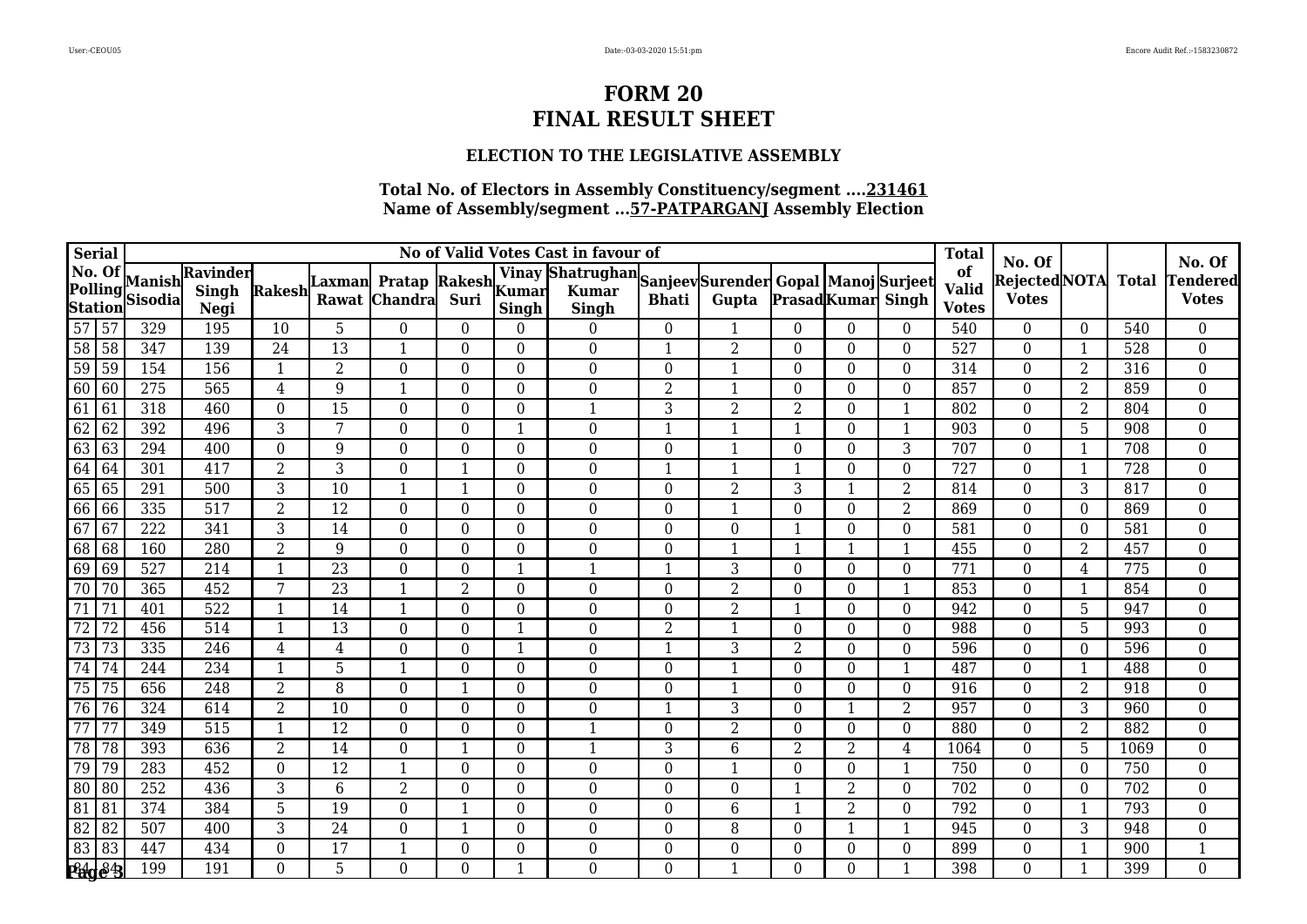### **ELECTION TO THE LEGISLATIVE ASSEMBLY**

|                                                                     | Serial             |                          |                           |                         |                  |                                 |                  |                | No of Valid Votes Cast in favour of                                   |                  |                  |                  |                          |                  | <b>Total</b>                       |                                               |                |              |                                           |
|---------------------------------------------------------------------|--------------------|--------------------------|---------------------------|-------------------------|------------------|---------------------------------|------------------|----------------|-----------------------------------------------------------------------|------------------|------------------|------------------|--------------------------|------------------|------------------------------------|-----------------------------------------------|----------------|--------------|-------------------------------------------|
| No. Of                                                              | Polling<br>Station | Manish<br><b>Sisodia</b> | Ravinder<br>Singh<br>Negi | Rakesh                  | Laxmanl<br>Rawat | Pratap Rakesh<br><b>Chandra</b> | Suri             | <b>Singh</b>   | Vinay Shatrughan Sanjeev Surender Gopal Manoj Surjeet<br><b>Singh</b> | <b>Bhati</b>     | Gupta            |                  | <b>PrasadKumar</b> Singh |                  | of<br><b>Valid</b><br><b>Votes</b> | No. Of<br><b>RejectedNOTA</b><br><b>Votes</b> |                | <b>Total</b> | No. Of<br><b>Tendered</b><br><b>Votes</b> |
|                                                                     |                    | 482                      | 479                       | 3                       | 19               | 1                               | $\theta$         | 2              | $\theta$                                                              | $\boldsymbol{0}$ | 4                | $\theta$         | $\theta$                 | 2                | 992                                | $\theta$                                      | 3              | 995          | $\overline{0}$                            |
| 85 85<br>86 86<br>87 87                                             |                    | 401                      | 411                       | $\mathbf{1}$            | 19               |                                 | $\overline{0}$   | $\overline{0}$ | $\overline{0}$                                                        | $\overline{0}$   | $\overline{8}$   | $\overline{0}$   | $\Omega$                 |                  | 842                                | $\overline{0}$                                | $\overline{1}$ | 843          | $\boldsymbol{0}$                          |
|                                                                     |                    | 395                      | 241                       | 2                       | 21               | 1                               | $\theta$         | $\Omega$       | $\mathbf{1}$                                                          | 0                | $\overline{4}$   |                  | $\Omega$                 | $\mathbf{1}$     | 667                                | $\theta$                                      |                | 668          | $\boldsymbol{0}$                          |
| $\overline{88}$                                                     | 88                 | 473                      | 404                       | 3                       | 21               | $\overline{0}$                  | $\theta$         | $\overline{2}$ | $\boldsymbol{0}$                                                      | 1                | 3                | $\theta$         | $\theta$                 | $\mathbf{0}$     | 907                                | $\overline{0}$                                | $\Omega$       | 907          | $\boldsymbol{0}$                          |
| $\begin{array}{ c c } \hline 89 \\ \hline 90 \\ \hline \end{array}$ | 89                 | 419                      | 414                       | $\overline{2}$          | 37               | 1                               | 0                | $\theta$       | $\boldsymbol{0}$                                                      | 1                | $\,6\,$          | $\overline{2}$   | $\theta$                 | -1               | 883                                | $\theta$                                      |                | 884          | $\boldsymbol{0}$                          |
|                                                                     | 90                 | 884                      | 189                       | $\theta$                | 16               | $\mathbf{1}$                    | $\mathbf{1}$     | $\theta$       | $\boldsymbol{0}$                                                      | $\mathbf{1}$     | 3                | $\theta$         | $\Omega$                 | $\theta$         | 1095                               | $\theta$                                      | $\Omega$       | 1095         | $\boldsymbol{0}$                          |
| $\boxed{91}$                                                        | 91                 | 398                      | 208                       | 5                       | 5                | $\theta$                        | $\Omega$         | $\Omega$       | $\boldsymbol{0}$                                                      | 0                | $\overline{2}$   |                  | $\Omega$                 | $\theta$         | 619                                | $\theta$                                      | $\overline{2}$ | 621          | $\boldsymbol{0}$                          |
| $\overline{92}$                                                     | 92                 | 425                      | 304                       | 3                       | 30               | $\theta$                        | $\theta$         | $\overline{2}$ | $\boldsymbol{0}$                                                      | 0                | $\overline{2}$   |                  | -1                       | $\theta$         | 768                                | $\theta$                                      | $\overline{2}$ | 770          | $\boldsymbol{0}$                          |
| $\overline{93}$                                                     | 93                 | 581                      | 73                        | $\overline{\mathbf{1}}$ | 12               | $\overline{0}$                  | 0                | $\Omega$       | $\boldsymbol{0}$                                                      | 0                | $\mathbf{1}$     | $\theta$         | $\mathbf 1$              | 1                | 670                                | $\overline{0}$                                | $\theta$       | 670          | $\boldsymbol{0}$                          |
| 94                                                                  | $\sqrt{94}$        | 414                      | 391                       | 4                       | 11               | $\Omega$                        | $\Omega$         | $\Omega$       | $\overline{0}$                                                        | $\theta$         | 3                | -1               | $\mathbf 1$              | $\Omega$         | 825                                | $\Omega$                                      | -1             | 826          | $\boldsymbol{0}$                          |
| $\overline{95}$                                                     | 95                 | 336                      | 448                       | $\overline{2}$          | 12               | $\theta$                        | $\theta$         | 1              | $\boldsymbol{0}$                                                      | 0                | $\,4\,$          | 0                | $\theta$                 | $\theta$         | 803                                | $\theta$                                      | 3              | 806          | $\boldsymbol{0}$                          |
| $\overline{96}$                                                     | 96                 | 299                      | 427                       | 3                       | 32               | $\boldsymbol{0}$                | 0                | $\theta$       | $\boldsymbol{0}$                                                      | 0                | $\mathbf{1}$     |                  | $\theta$                 | $\theta$         | 763                                | $\overline{0}$                                |                | 764          | $\boldsymbol{0}$                          |
| 97                                                                  | 97                 | 344                      | 450                       | 3                       | 11               | $\Omega$                        | 1                | $\Omega$       | $\overline{0}$                                                        | $\theta$         | $\mathbf{0}$     | 3                | $\Omega$                 | $\Omega$         | 812                                | $\Omega$                                      | 4              | 816          | $\boldsymbol{0}$                          |
| $\overline{98}$                                                     | 98                 | 250                      | 339                       | $\mathbf{1}$            | 10               | $\mathbf{1}$                    | $\boldsymbol{0}$ | $\Omega$       | $\boldsymbol{0}$                                                      | $\boldsymbol{0}$ | $\mathbf{0}$     | $\boldsymbol{0}$ | $\theta$                 | $\overline{2}$   | 603                                | $\overline{0}$                                | 7              | 610          | $\boldsymbol{0}$                          |
| 99                                                                  | 99                 | 334                      | 400                       | $\boldsymbol{0}$        | 20               | $\boldsymbol{0}$                | $\overline{0}$   | $\Omega$       | $\mathbf{0}$                                                          | $\boldsymbol{0}$ | $\overline{2}$   | $\boldsymbol{0}$ | $\mathbf{0}$             | $\boldsymbol{0}$ | 756                                | $\boldsymbol{0}$                              | 9              | 765          | $\boldsymbol{0}$                          |
| 100 100                                                             |                    | 242                      | 244                       | $\theta$                | 14               | $\theta$                        | $\Omega$         | -1             | $\overline{0}$                                                        | 0                | $\theta$         | $\Omega$         | $\Omega$                 | $\Omega$         | 501                                | $\Omega$                                      | 2              | 503          | $\boldsymbol{0}$                          |
| 101 10                                                              |                    | 311                      | $\overline{249}$          | 3                       | 13               | $\mathbf{1}$                    | $\mathbf{1}$     | $\mathbf{1}$   | $\overline{0}$                                                        | $\mathbf{1}$     | $\mathbf{1}$     | 1                | $\theta$                 | 1                | 583                                | $\overline{0}$                                |                | 584          | $\overline{0}$                            |
|                                                                     | 102102             | 168                      | 213                       | $\overline{\mathbf{1}}$ | 9                | $\theta$                        | $\Omega$         | $\Omega$       | $\boldsymbol{0}$                                                      | $\boldsymbol{0}$ | $\boldsymbol{0}$ | $\boldsymbol{0}$ | $\Omega$                 | $\theta$         | 391                                | $\theta$                                      | $\overline{2}$ | 393          | $\boldsymbol{0}$                          |
|                                                                     | 103 103            | 381                      | 342                       | 2                       | 21               | $\theta$                        | 1                | $\Omega$       | $\overline{0}$                                                        | 0                | $\overline{0}$   | $\Omega$         | $\Omega$                 |                  | 748                                | $\theta$                                      | 6              | 754          | $\boldsymbol{0}$                          |
| 104104                                                              |                    | 362                      | 340                       | $\Omega$                | 23               | $\overline{0}$                  | $\theta$         | $\Omega$       | $\overline{0}$                                                        | $\boldsymbol{0}$ | $\mathbf{0}$     | $\theta$         | $\Omega$                 | $\mathbf{1}$     | 726                                | $\Omega$                                      | 4              | 730          | $\boldsymbol{0}$                          |
| 105 105                                                             |                    | 395                      | 384                       | $\overline{\mathbf{1}}$ | 16               | $\overline{0}$                  | $\overline{0}$   | $\Omega$       | $\mathbf{0}$                                                          | $\boldsymbol{0}$ | $\mathbf{1}$     | $\overline{0}$   | $\Omega$                 | $\overline{0}$   | 797                                | $\overline{0}$                                | $\overline{2}$ | 799          | $\boldsymbol{0}$                          |
|                                                                     | 106 106            | 318                      | 225                       | $\theta$                | 8                | $\theta$                        | $\theta$         | $\Omega$       | $\overline{0}$                                                        | 0                | 3                | $\theta$         | $\Omega$                 |                  | 555                                | $\theta$                                      | 3              | 558          | $\boldsymbol{0}$                          |
| 107 10                                                              |                    | 283                      | 268                       | 4                       | 19               | 1                               | $\theta$         | $\Omega$       | $\overline{0}$                                                        | 0                | $\overline{0}$   | $\theta$         | $\theta$                 | $\theta$         | 575                                | $\theta$                                      | 4              | 579          | $\boldsymbol{0}$                          |
| 108 108                                                             |                    | 313                      | 300                       | $\overline{2}$          | 13               | $\overline{2}$                  | 1                | $\theta$       | $\boldsymbol{0}$                                                      | $\boldsymbol{0}$ | $\mathbf{1}$     | $\theta$         | $\Omega$                 | $\theta$         | 632                                | $\overline{0}$                                |                | 633          | $\boldsymbol{0}$                          |
|                                                                     | 109109             | 300                      | 325                       | $\overline{2}$          | 16               | $\overline{0}$                  | $\overline{0}$   | $\Omega$       | $\boldsymbol{0}$                                                      | 1                | $\mathbf{0}$     | $\theta$         | $\Omega$                 | $\Omega$         | 644                                | $\overline{0}$                                | 4              | 648          | $\boldsymbol{0}$                          |
|                                                                     | 10 110             | 426                      | 404                       | $\overline{2}$          | 19               | $\theta$                        | $\theta$         | $\Omega$       | $\mathbf{1}$                                                          | $\overline{2}$   | $\mathbf{1}$     | $\theta$         | $\Omega$                 | $\Omega$         | 855                                | $\Omega$                                      | 5              | 860          | $\boldsymbol{0}$                          |
| 111 11:                                                             |                    | 425                      | 328                       | $\theta$                | 22               | $\overline{0}$                  | 1                | $\Omega$       | 0                                                                     | 0                | $\boldsymbol{0}$ | 0                | $\theta$                 | $\theta$         | 776                                | $\theta$                                      | $\overline{2}$ | 778          | $\boldsymbol{0}$                          |
|                                                                     | <b>Bage14</b>      | 400                      | 333                       | 3                       | 29               | $\overline{0}$                  | $\theta$         | $\Omega$       | $\mathbf{1}$                                                          | $\overline{2}$   | $\mathbf{1}$     | $\Omega$         | 0                        | $\Omega$         | 769                                | $\theta$                                      | 6              | 775          | $\overline{0}$                            |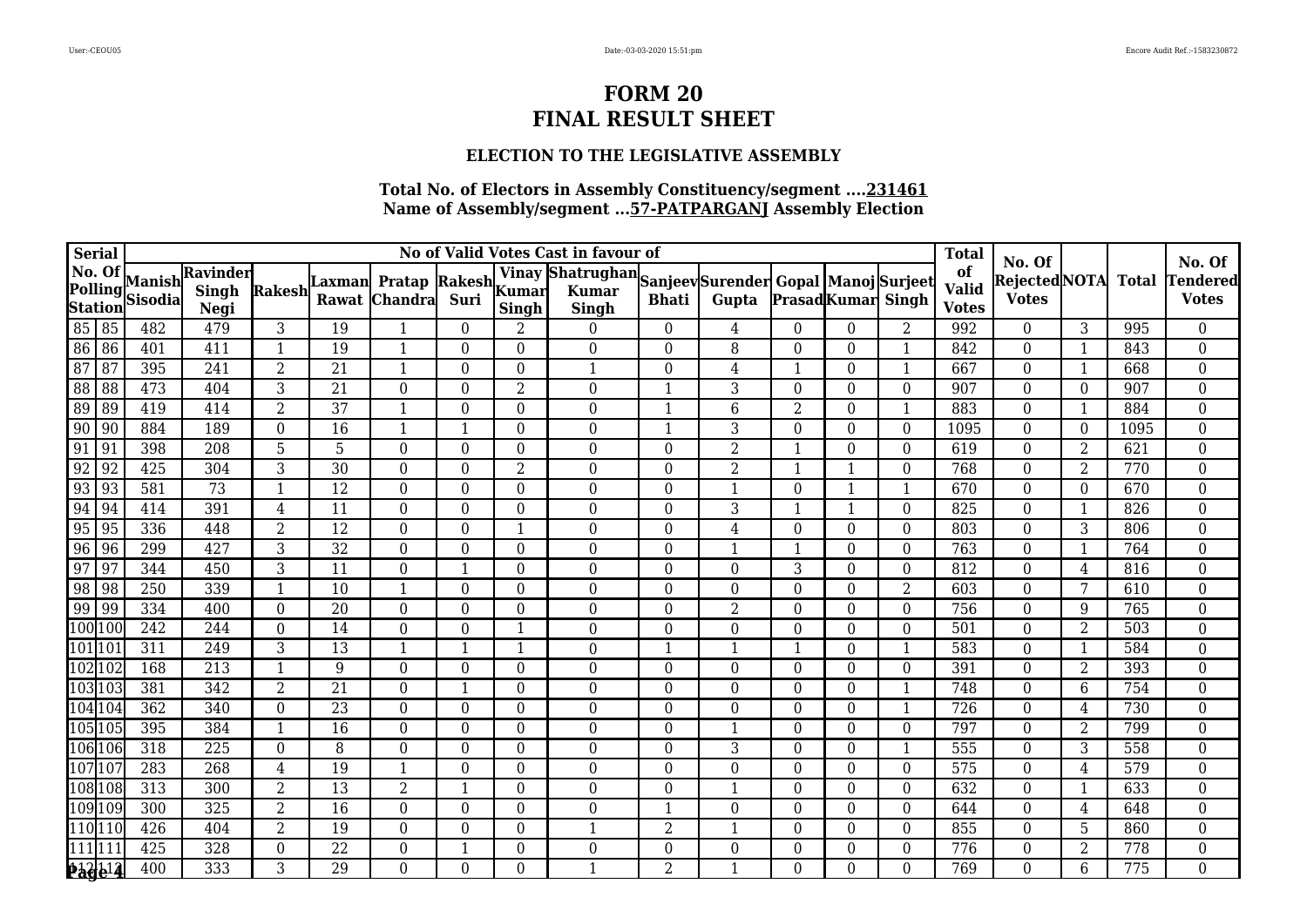### **ELECTION TO THE LEGISLATIVE ASSEMBLY**

| Serial  |                           |                          |                           |                         |                  |                                       |                  |              | No of Valid Votes Cast in favour of                                   |                  |                  |                  |                          |                  | <b>Total</b>                       |                                               |                |              |                                           |
|---------|---------------------------|--------------------------|---------------------------|-------------------------|------------------|---------------------------------------|------------------|--------------|-----------------------------------------------------------------------|------------------|------------------|------------------|--------------------------|------------------|------------------------------------|-----------------------------------------------|----------------|--------------|-------------------------------------------|
| No. Of  | Polling<br><b>Station</b> | Manish<br><b>Sisodia</b> | Ravinder<br>Singh<br>Negi | Rakesh                  | Laxmanl<br>Rawat | Pratap Rakesh Kumar<br><b>Chandra</b> | Suri             | Singh        | Vinay Shatrughan Sanjeev Surender Gopal Manoj Surjeet<br><b>Singh</b> | <b>Bhati</b>     | Gupta            |                  | <b>PrasadKumar</b> Singh |                  | of<br><b>Valid</b><br><b>Votes</b> | No. Of<br><b>RejectedNOTA</b><br><b>Votes</b> |                | <b>Total</b> | No. Of<br><b>Tendered</b><br><b>Votes</b> |
| 113 113 |                           | 367                      | $\overline{213}$          | $\overline{2}$          | 4                | $\theta$                              | $\overline{0}$   | $\Omega$     | $\overline{0}$                                                        | $\overline{2}$   | $\overline{0}$   | $\boldsymbol{0}$ | $\Omega$                 | $\theta$         | 588                                | $\overline{0}$                                | $\overline{0}$ | 588          | $\overline{0}$                            |
|         | 114 114<br>115 115        | 282                      | 353                       | 6                       | 8                | $\overline{0}$                        | $\Omega$         | $\theta$     | $\mathbf{0}$                                                          | 4                | $\mathbf{1}$     | $\overline{0}$   | $\Omega$                 | $\theta$         | 654                                | $\overline{0}$                                | $\overline{1}$ | 655          | $\boldsymbol{0}$                          |
|         |                           | 221                      | 273                       | $\overline{0}$          | 9                | $\overline{0}$                        | $\overline{0}$   | $\theta$     | $\boldsymbol{0}$                                                      | $\boldsymbol{0}$ | $\boldsymbol{0}$ | $\mathbf{1}$     | $\Omega$                 | $\mathbf{0}$     | 504                                | $\overline{0}$                                | 3              | 507          | $\boldsymbol{0}$                          |
| 116 11  |                           | 396                      | 326                       | 16                      | 10               | 1                                     | 1                | -1           | $\boldsymbol{0}$                                                      | 0                | $\mathbf{1}$     | 0                | $\Omega$                 |                  | 753                                | $\theta$                                      | $\Omega$       | 753          | $\boldsymbol{0}$                          |
| 117 11  |                           | 387                      | 567                       | 4                       | 9                | $\theta$                              | $\theta$         | $\theta$     | $\overline{0}$                                                        | 1                | $\overline{2}$   | $\theta$         | -1                       | -1               | 972                                | $\theta$                                      | 3              | 975          | $\boldsymbol{0}$                          |
| 11811   |                           | 235                      | 403                       | $\boldsymbol{0}$        | $\mathbf{1}$     | $\boldsymbol{0}$                      | 0                | $\theta$     | $\boldsymbol{0}$                                                      | $\mathbf{1}$     | $\overline{2}$   | $\boldsymbol{0}$ | $\theta$                 | $\boldsymbol{0}$ | 642                                | $\overline{0}$                                | $\overline{2}$ | 644          | $\boldsymbol{0}$                          |
|         | 119 119                   | 264                      | 463                       | $\Omega$                | 8                | $\theta$                              | $\Omega$         | $\Omega$     | $\boldsymbol{0}$                                                      | $\mathbf{1}$     | $\mathbf{0}$     | $\theta$         | 2                        | $\mathbf{1}$     | 739                                | $\Omega$                                      | 2              | 741          | $\boldsymbol{0}$                          |
| 120 120 |                           | $\overline{273}$         | 455                       | 3                       | 6                | $\theta$                              | $\Omega$         | $\Omega$     | $\overline{0}$                                                        | $\overline{2}$   | $\,4\,$          | $\theta$         | $\Omega$                 |                  | 744                                | $\Omega$                                      | 5              | 749          | 0                                         |
| 121 12  |                           | 688                      | 285                       | -1                      | 14               | 1                                     | 0                | $\theta$     | $\boldsymbol{0}$                                                      | $\boldsymbol{0}$ | $\boldsymbol{0}$ | 0                | $\boldsymbol{0}$         | 1                | 990                                | $\overline{0}$                                |                | 991          | $\boldsymbol{0}$                          |
| 122122  |                           | 451                      | 420                       | $\overline{0}$          | 9                | $\overline{2}$                        | $\mathbf{1}$     | -1           | $\overline{0}$                                                        | $\boldsymbol{0}$ | $\overline{2}$   | $\overline{2}$   | $\Omega$                 | $\overline{0}$   | 888                                | $\Omega$                                      | 5              | 893          | $\boldsymbol{0}$                          |
| 123 123 |                           | 399                      | 489                       | 5                       | 19               | 2                                     | 3                | 1            | $\mathbf{1}$                                                          | $\overline{4}$   | 3                | $\overline{0}$   | $\overline{2}$           | $\overline{2}$   | 930                                | $\theta$                                      |                | 931          | $\boldsymbol{0}$                          |
| 124 124 |                           | 357                      | 553                       | $\overline{0}$          | 16               | $\overline{0}$                        | $\mathbf{1}$     | $\theta$     | $\boldsymbol{0}$                                                      | 1                | $\mathbf{1}$     |                  | $\theta$                 |                  | 931                                | $\overline{0}$                                | 7              | 938          | $\boldsymbol{0}$                          |
| 125 125 |                           | 212                      | 318                       | $\overline{\mathbf{1}}$ | 14               | $\overline{0}$                        | $\mathbf{1}$     | $\Omega$     | $\boldsymbol{0}$                                                      | $\boldsymbol{0}$ | $\mathbf{0}$     | $\theta$         | $\Omega$                 |                  | 547                                | $\theta$                                      | $\Omega$       | 547          | $\boldsymbol{0}$                          |
| 126 126 |                           | 197                      | 343                       | $\overline{0}$          | 5                | $\mathbf{1}$                          | $\mathbf{1}$     | $\Omega$     | $\boldsymbol{0}$                                                      | $\mathbf{1}$     | $\overline{4}$   | $\mathbf{1}$     | $\overline{2}$           | $\mathbf{1}$     | 556                                | $\overline{0}$                                | 4              | 560          | $\boldsymbol{0}$                          |
| 127127  |                           | 252                      | 444                       | $\Omega$                | 11               | $\theta$                              | $\Omega$         | $\Omega$     | $\boldsymbol{0}$                                                      | 5                | $\mathbf{0}$     | $\mathbf{1}$     | $\mathbf{1}$             | $\overline{0}$   | 714                                | $\theta$                                      |                | 715          | $\boldsymbol{0}$                          |
| 128128  |                           | 394                      | 516                       | $\overline{2}$          | 11               | 3                                     | $\theta$         | $\mathbf 1$  | $\boldsymbol{0}$                                                      | $\mathbf{1}$     | $\overline{2}$   | $\Omega$         |                          |                  | 932                                | $\theta$                                      | 2              | 934          | $\boldsymbol{0}$                          |
| 129129  |                           | 229                      | 232                       | $\overline{2}$          | 28               | $\overline{0}$                        | $\boldsymbol{0}$ | $\mathbf{1}$ | $\boldsymbol{0}$                                                      | 10               | $\overline{2}$   | 1                | 1                        | $\mathbf{0}$     | 506                                | $\overline{0}$                                | 3              | 509          | $\boldsymbol{0}$                          |
|         | 130130                    | 367                      | 319                       | $\overline{1}$          | 15               | 2                                     | $\Omega$         | $\Omega$     | $\mathbf{0}$                                                          | 1                | $\overline{2}$   | $\mathbf{1}$     | $\mathbf 1$              | 2                | 711                                | $\theta$                                      | 3              | 714          | $\boldsymbol{0}$                          |
| 131     | $\mathbf{1}3$             | 371                      | 424                       | 2                       | 43               | 1                                     | 1                | $\Omega$     | $\overline{2}$                                                        | 37               | 5                | $\overline{2}$   | $\Omega$                 | $\overline{2}$   | 890                                | $\Omega$                                      | 3              | 893          | $\boldsymbol{0}$                          |
| 132 132 |                           | 182                      | 189                       | 2                       | 19               | $\boldsymbol{0}$                      | $\boldsymbol{0}$ | $\theta$     | $\boldsymbol{0}$                                                      | $\boldsymbol{0}$ | $\mathbf{0}$     | $\boldsymbol{0}$ | $\theta$                 | $\mathbf{1}$     | 393                                | $\overline{0}$                                | 4              | 397          | $\boldsymbol{0}$                          |
| 133133  |                           | 406                      | 297                       | 3                       | $\overline{35}$  | 1                                     | $\theta$         | $\mathbf 1$  | $\overline{0}$                                                        | $\overline{2}$   | 3                | $\mathbf{1}$     | $\mathbf{1}$             | $\overline{0}$   | 750                                | $\overline{0}$                                | 2              | 752          | $\boldsymbol{0}$                          |
|         | 134134                    | 578                      | 248                       | 13                      | 9                | $\mathbf{1}$                          | $\theta$         | $\Omega$     | $\boldsymbol{0}$                                                      | 4                | $\overline{2}$   | $\theta$         | $\Omega$                 |                  | 856                                | $\theta$                                      | 3              | 859          | $\boldsymbol{0}$                          |
| 135 135 |                           | 266                      | 422                       | $\overline{2}$          | 19               | $\overline{0}$                        | $\theta$         | 1            | $\overline{0}$                                                        | 10               | 1                | $\Omega$         | $\theta$                 | $\mathbf{1}$     | 722                                | $\overline{0}$                                |                | 723          | $\boldsymbol{0}$                          |
|         | 136 136                   | 307                      | 324                       | 4                       | 14               | $\overline{0}$                        | $\theta$         | $\theta$     | $\boldsymbol{0}$                                                      | 3                | $\overline{4}$   | 1                | $\theta$                 | $\mathbf{1}$     | 658                                | $\overline{0}$                                | $\Omega$       | 658          | $\boldsymbol{0}$                          |
| 137137  |                           | 295                      | 423                       | -1                      | 19               | $\theta$                              | $\theta$         | $\Omega$     | $\boldsymbol{0}$                                                      | 3                | 3                | $\theta$         | $\Omega$                 | $\Omega$         | 744                                | $\theta$                                      | $\Omega$       | 744          | $\boldsymbol{0}$                          |
|         | 38 138                    | 246                      | 339                       | $\Omega$                | 15               | $\theta$                              | $\theta$         | $\Omega$     | $\boldsymbol{0}$                                                      | 1                | $\overline{5}$   | 0                | $\Omega$                 | 3                | 609                                | $\Omega$                                      |                | 610          | $\boldsymbol{0}$                          |
|         | 139 139                   | 446                      | 286                       | $\overline{2}$          | 17               | $\overline{0}$                        | $\mathbf{1}$     | $\Omega$     | $\mathbf{1}$                                                          | $\overline{2}$   | $\overline{3}$   | $\boldsymbol{0}$ | $\theta$                 | $\overline{2}$   | 760                                | $\theta$                                      | $\overline{2}$ | 762          | $\boldsymbol{0}$                          |
|         | 140149                    | 545                      | 356                       | 13                      | 21               |                                       | $\overline{0}$   | $\Omega$     | $\overline{0}$                                                        | 3                | 5                | $\overline{2}$   | 0                        | $\overline{2}$   | 948                                | $\overline{0}$                                | 4              | 952          | 0                                         |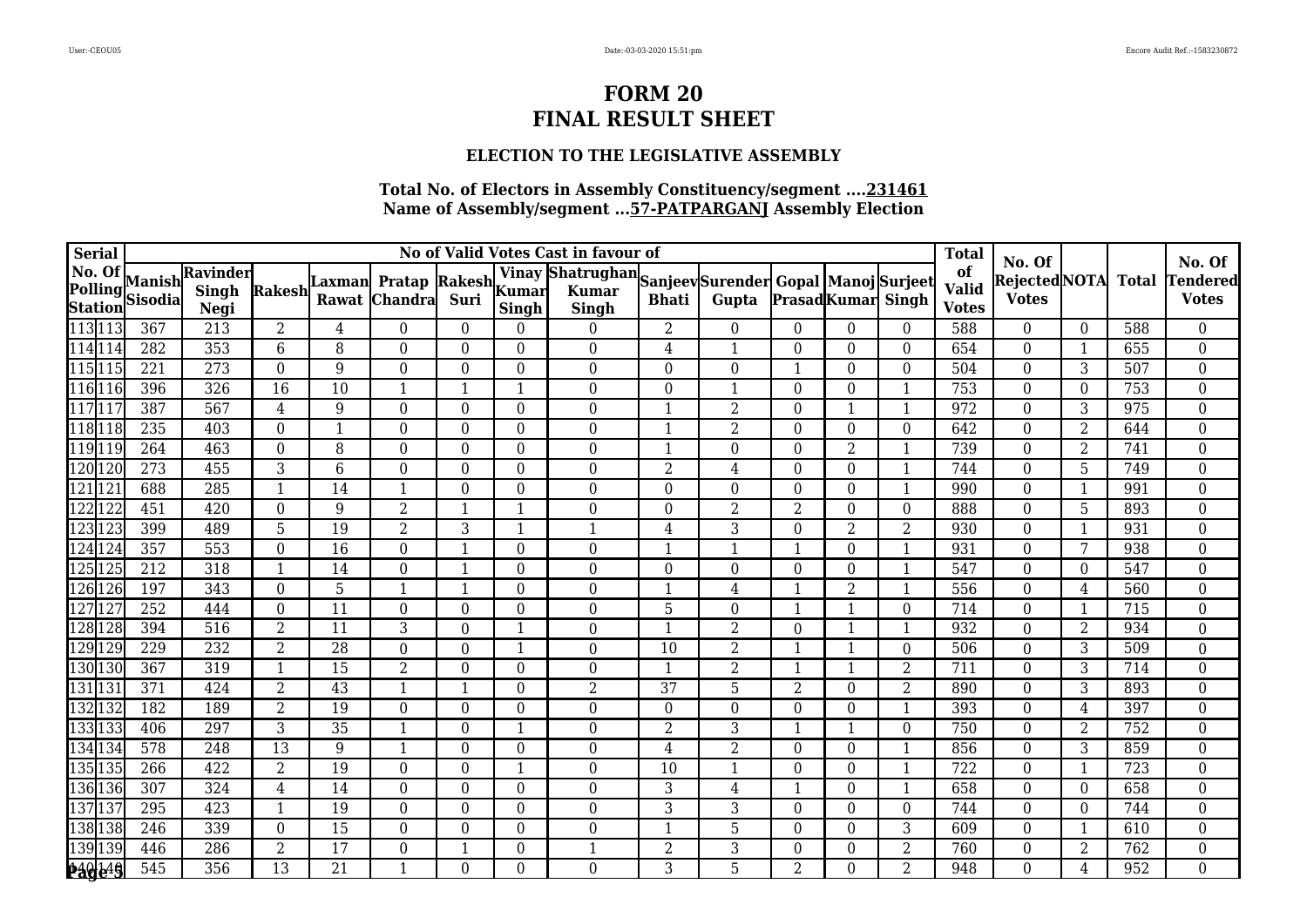### **ELECTION TO THE LEGISLATIVE ASSEMBLY**

| <b>Serial</b>            |              |                          |                                  |                 |                 |                                      |                  |                          | No of Valid Votes Cast in favour of                                   |                  |                  |                  |                          |                | <b>Total</b>                       | No. Of                              |                |              | No. Of                          |
|--------------------------|--------------|--------------------------|----------------------------------|-----------------|-----------------|--------------------------------------|------------------|--------------------------|-----------------------------------------------------------------------|------------------|------------------|------------------|--------------------------|----------------|------------------------------------|-------------------------------------|----------------|--------------|---------------------------------|
| No. Of<br><b>Station</b> | Polling      | Manish<br><b>Sisodia</b> | Ravinder<br><b>Singh</b><br>Negi | Rakesh          | ∣Laxman         | Pratap Rakesh Kumar<br>Rawat Chandra | Suri             | <b>Singh</b>             | Vinay Shatrughan Sanjeev Surender Gopal Manoj Surjeet<br><b>Singh</b> | <b>Bhati</b>     | Gupta            |                  | <b>PrasadKumar</b> Singh |                | of<br><b>Valid</b><br><b>Votes</b> | <b>RejectedNOTA</b><br><b>Votes</b> |                | <b>Total</b> | <b>Tendered</b><br><b>Votes</b> |
| 141 141                  |              | 503                      | 194                              | 64              | 28              | 3                                    | $\overline{2}$   | 2                        | $\theta$                                                              | 3                | $6\phantom{.}6$  | $\theta$         |                          | 1              | 807                                | $\Omega$                            | 6              | 813          | $\overline{0}$                  |
|                          | 142 142      | 411                      | 98                               | 19              | $\overline{12}$ | $\mathbf{1}$                         | $\overline{2}$   | $\overline{\phantom{a}}$ | $\mathbf{1}$                                                          | $\overline{2}$   | 4                | $\theta$         | $\Omega$                 | $\mathbf{1}$   | 552                                | $\overline{0}$                      | 4              | 556          | $\boldsymbol{0}$                |
| 14314                    |              | 496                      | 234                              | $6\phantom{1}6$ | 16              | $\overline{0}$                       | $\overline{2}$   | $\Omega$                 | $\boldsymbol{0}$                                                      | 5                | $\overline{4}$   | $\boldsymbol{0}$ | $\overline{2}$           | $\overline{2}$ | 767                                | $\overline{0}$                      | $\overline{2}$ | 769          | $\boldsymbol{0}$                |
|                          | 144144       | 588                      | 235                              | 12              | 21              | 2                                    | 1                | $\overline{\phantom{a}}$ | $\mathbf 1$                                                           | 6                | $\overline{5}$   | $\boldsymbol{0}$ | $\overline{2}$           | $\mathbf{1}$   | 875                                | $\Omega$                            | 7              | 882          | $\boldsymbol{0}$                |
|                          | 145145       | 473                      | 289                              | 12              | 19              | $\overline{2}$                       | $\theta$         | $\Omega$                 | $\overline{0}$                                                        | $\mathbf{1}$     | $\overline{2}$   | $\theta$         | $\Omega$                 | $\Omega$       | 798                                | $\Omega$                            | 5              | 803          | $\boldsymbol{0}$                |
|                          | 146146       | 600                      | 160                              | 31              | 27              | 2                                    | $\boldsymbol{0}$ | -1                       | $\boldsymbol{0}$                                                      | $\mathbf 1$      | $\overline{4}$   | 1                | $\Omega$                 | $\theta$       | 827                                | $\overline{0}$                      | 7              | 834          | $\boldsymbol{0}$                |
| 14714                    |              | 456                      | 214                              | 3               | 28              | $\mathbf{1}$                         | $\mathbf 1$      | $\Omega$                 |                                                                       | $\mathbf{1}$     | $\overline{3}$   | $\overline{0}$   |                          | -1             | 710                                | $\Omega$                            | 3              | 713          | $\boldsymbol{0}$                |
|                          | 148148       | 397                      | 177                              | 8               | 27              | $\mathbf{1}$                         | $\mathbf{1}$     | 2                        | $\overline{0}$                                                        | $\boldsymbol{0}$ | 6                | $\theta$         | $\Omega$                 | $\theta$       | 619                                | $\Omega$                            | 3              | 622          | $\boldsymbol{0}$                |
|                          | 149149       | 230                      | 336                              | $\theta$        | 25              | 2                                    | $\theta$         | $\Omega$                 | $\overline{0}$                                                        | $\boldsymbol{0}$ | $\mathbf{1}$     | $\boldsymbol{0}$ | $\Omega$                 | $\theta$       | 594                                | $\theta$                            | 3              | 597          | $\boldsymbol{0}$                |
| 150 150                  |              | 231                      | 553                              | 2               | 12              | $\mathbf{1}$                         | $\mathbf 1$      | 3                        | $\overline{0}$                                                        | 1                | 5                | $\mathbf{1}$     | 4                        | 7              | 821                                | $\theta$                            | 9              | 830          | $\boldsymbol{0}$                |
| 151 15                   |              | 210                      | 404                              | 3               | $\overline{4}$  | $\overline{2}$                       | $\mathbf{1}$     | $\overline{2}$           | $\mathbf{1}$                                                          | $\mathbf{0}$     | $\boldsymbol{0}$ | $\overline{2}$   | $\Omega$                 | 7              | 636                                | $\overline{0}$                      | 6              | 642          | $\boldsymbol{0}$                |
|                          | 152152       | 361                      | 381                              | $\overline{2}$  | 18              | $\overline{0}$                       | $\boldsymbol{0}$ | $\theta$                 | $\mathbf{1}$                                                          | $\boldsymbol{0}$ | $\mathbf{1}$     | 1                | $\theta$                 | 2              | 767                                | 0                                   | $\overline{2}$ | 769          | $\boldsymbol{0}$                |
| 153 153                  |              | 454                      | 326                              | 9               | 24              | $\theta$                             | $\mathbf{1}$     | $\Omega$                 | $\mathbf 1$                                                           | $\boldsymbol{0}$ | $\overline{2}$   | $\theta$         | $\Omega$                 | 6              | 823                                | $\Omega$                            | $\Omega$       | 823          | $\boldsymbol{0}$                |
|                          | 154154       | 383                      | 313                              | 10              | 23              | $\overline{0}$                       | $\theta$         | $\theta$                 | $\mathbf{1}$                                                          | $\mathbf{0}$     | $\mathbf{1}$     | $\overline{0}$   |                          | 1              | 733                                | $\Omega$                            | 6              | 739          | $\boldsymbol{0}$                |
|                          | 155155       | 312                      | 225                              | $\theta$        | 10              | $\overline{0}$                       | $\theta$         | $\theta$                 | $\mathbf{1}$                                                          | $\boldsymbol{0}$ | $\boldsymbol{0}$ | $\boldsymbol{0}$ |                          | $\mathbf{1}$   | 550                                | $\overline{0}$                      | $\overline{2}$ | 552          | $\boldsymbol{0}$                |
|                          | 156 156      | 426                      | 330                              | 7               | 17              | $\theta$                             | $\theta$         | $\overline{\phantom{0}}$ | $\boldsymbol{0}$                                                      | $\boldsymbol{0}$ | $\mathbf{1}$     | 1                | $\Omega$                 | 4              | 787                                | $\theta$                            | -1             | 788          | $\boldsymbol{0}$                |
| 15715                    |              | 265                      | 288                              | -1              | 15              | $\theta$                             | $\theta$         | $\Omega$                 | $\theta$                                                              | $\boldsymbol{0}$ | $\boldsymbol{0}$ | $\theta$         | $\Omega$                 | 2              | 571                                | $\Omega$                            | 6              | 577          | $\boldsymbol{0}$                |
|                          | 158 158      | 240                      | $\overline{225}$                 |                 | $\overline{2}$  | $\overline{0}$                       | $\Omega$         | $\Omega$                 | $\overline{0}$                                                        | $\boldsymbol{0}$ | $\mathbf{1}$     | $\overline{0}$   | $\Omega$                 | $\Omega$       | 469                                | $\Omega$                            | $\overline{2}$ | 471          | $\boldsymbol{0}$                |
|                          | 159 159      | 601                      | 183                              | 3               | $\overline{12}$ | $\theta$                             | $\theta$         | $\Omega$                 | $\boldsymbol{0}$                                                      | $\boldsymbol{0}$ | $\sqrt{3}$       | $\boldsymbol{0}$ | 0                        | $\mathbf{1}$   | 803                                | $\theta$                            |                | 804          | $\boldsymbol{0}$                |
|                          | 160160       | 598                      | 135                              | 3               | 11              | $\mathbf{1}$                         | $\boldsymbol{0}$ | $\Omega$                 | $\boldsymbol{0}$                                                      | $\mathbf{0}$     | $\boldsymbol{0}$ | $\boldsymbol{0}$ | $\theta$                 | 3              | 751                                | $\overline{0}$                      | $\mathbf{1}$   | 752          | $\boldsymbol{0}$                |
| 161161                   |              | 597                      | 139                              | 3               | $\overline{5}$  | $\theta$                             | $\overline{2}$   | $\Omega$                 | $\overline{0}$                                                        | $\boldsymbol{0}$ | $\boldsymbol{0}$ | $\theta$         |                          | $\mathbf{1}$   | 748                                | $\theta$                            | $\overline{2}$ | 750          | $\boldsymbol{0}$                |
| 162162                   |              | 264                      | 248                              | $\theta$        | 28              | $\theta$                             | $\theta$         | $\Omega$                 | $\overline{0}$                                                        | $\boldsymbol{0}$ | $\overline{2}$   | $\theta$         | $\Omega$                 | 10             | 552                                | $\Omega$                            | -1             | 553          | $\boldsymbol{0}$                |
| 16316.                   |              | 262                      | 233                              | $\overline{2}$  | 8               | $\mathbf{0}$                         | $\boldsymbol{0}$ | $\Omega$                 | $\boldsymbol{0}$                                                      | $\mathbf{1}$     | $\boldsymbol{0}$ | $\boldsymbol{0}$ | $\theta$                 | $\mathbf{1}$   | 507                                | $\overline{0}$                      | 4              | 511          | $\boldsymbol{0}$                |
|                          | 164164       | 320                      | 377                              | $\theta$        | 6               | $\mathbf{1}$                         | $\mathbf{1}$     | $\theta$                 | $\theta$                                                              | $\boldsymbol{0}$ | $\boldsymbol{0}$ | $\theta$         | $\Omega$                 | 2              | 707                                | $\theta$                            | $\mathbf 1$    | 708          | $\boldsymbol{0}$                |
| 16516                    |              | 361                      | 351                              | $\Omega$        | 11              | $\theta$                             | $\mathbf{1}$     | $\overline{\phantom{a}}$ | $\overline{0}$                                                        | $\boldsymbol{0}$ | $\mathbf{3}$     | $\theta$         | 0                        | 1              | 729                                | $\Omega$                            | $\overline{2}$ | 731          | $\boldsymbol{0}$                |
|                          | 166 166      | 322                      | 359                              | $\mathbf 1$     | 7               | $\Omega$                             | $\Omega$         | $\Omega$                 | $\overline{0}$                                                        | $\boldsymbol{0}$ | $\boldsymbol{0}$ | $\boldsymbol{0}$ |                          | $\mathbf{1}$   | 691                                | $\Omega$                            | 1              | 692          | $\boldsymbol{0}$                |
| 167 167                  |              | 397                      | 422                              | 5               | 23              | $\theta$                             | $\boldsymbol{0}$ | $\Omega$                 | $\boldsymbol{0}$                                                      | $\boldsymbol{0}$ | $\boldsymbol{0}$ | $\boldsymbol{0}$ | $\Omega$                 | $\mathbf{1}$   | 848                                | $\theta$                            | $\overline{2}$ | 850          | $\boldsymbol{0}$                |
|                          | <b>Page6</b> | 338                      | 371                              | $\overline{0}$  | 19              | $\mathbf{1}$                         | 0                | $\Omega$                 | $\overline{0}$                                                        | $\overline{0}$   | $\overline{0}$   | $\theta$         | $\Omega$                 | $\overline{2}$ | 731                                | $\theta$                            | 7              | 738          | 0                               |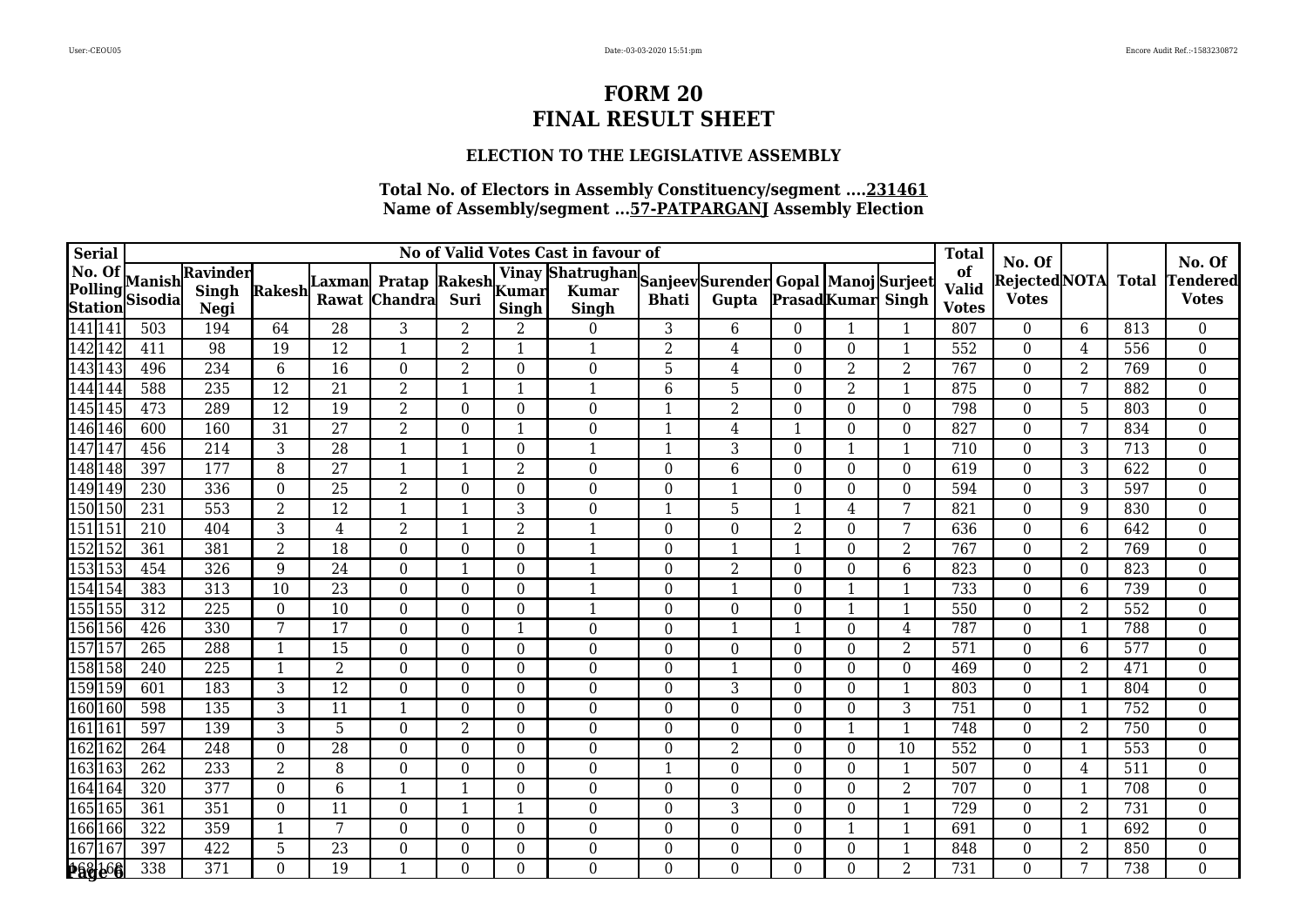### **ELECTION TO THE LEGISLATIVE ASSEMBLY**

| <b>Serial</b>                       |                          |                                  |                |         |                                       |                  |                          | No of Valid Votes Cast in favour of                            |                  |                  |                  |                          |                  | <b>Total</b>                       | No. Of                              |                |              | No. Of                          |
|-------------------------------------|--------------------------|----------------------------------|----------------|---------|---------------------------------------|------------------|--------------------------|----------------------------------------------------------------|------------------|------------------|------------------|--------------------------|------------------|------------------------------------|-------------------------------------|----------------|--------------|---------------------------------|
| No. Of<br>Polling<br><b>Station</b> | Manish<br><b>Sisodia</b> | Ravinder<br><b>Singh</b><br>Negi | Rakesh         | Laxmanl | <b>Pratap Rakesh</b><br>Rawat Chandra | Suri             | Kumar<br>Singh           | Vinay Shatrughan Sanjeev Surender Gopal Manoj Surjeet<br>Singh | <b>Bhati</b>     | Gupta            |                  | <b>PrasadKumar</b> Singh |                  | of<br><b>Valid</b><br><b>Votes</b> | <b>RejectedNOTA</b><br><b>Votes</b> |                | <b>Total</b> | <b>Tendered</b><br><b>Votes</b> |
| 169 169                             | 691                      | 236                              | $\theta$       | 29      | $\mathbf{1}$                          | $\theta$         |                          | $\overline{0}$                                                 | $\overline{0}$   | $\boldsymbol{0}$ | $\boldsymbol{0}$ | 0                        | 4                | 962                                | $\overline{0}$                      | 9              | 971          | $\overline{0}$                  |
| 170 170                             | 542                      | 339                              | $\overline{2}$ | 14      | $\mathbf{1}$                          | $\mathbf{1}$     | $\theta$                 | $\mathbf{1}$                                                   | 3                | $\mathbf{1}$     | $\overline{2}$   | $\Omega$                 | $\theta$         | 906                                | $\theta$                            | 4              | 910          | $\boldsymbol{0}$                |
| 171 171                             | 267                      | 339                              | $\overline{4}$ | 11      | $\boldsymbol{0}$                      | $\mathbf{1}$     | $\Omega$                 | $\overline{0}$                                                 | $\overline{2}$   | $\mathbf{1}$     | $\boldsymbol{0}$ | $\overline{2}$           | $\overline{4}$   | 631                                | $\overline{0}$                      | 4              | 635          | $\boldsymbol{0}$                |
| 172 172                             | 489                      | 300                              | 10             | 27      | 1                                     | $\mathbf 1$      | $\overline{\phantom{a}}$ | $\mathbf{1}$                                                   | $\mathbf 1$      | $\overline{4}$   | $\boldsymbol{0}$ | 3                        | 9                | 847                                | $\Omega$                            | 10             | 857          | $\boldsymbol{0}$                |
| 173173                              | 381                      | $\overline{220}$                 | 10             | 8       | $\mathbf{1}$                          | $\theta$         | $\overline{\phantom{a}}$ | $\overline{0}$                                                 | $\mathbf{1}$     | $\overline{2}$   | $\theta$         |                          | $\overline{2}$   | 627                                | $\theta$                            | 3              | 630          | $\boldsymbol{0}$                |
| 174 174                             | 260                      | 172                              | 1              | 6       | $\overline{0}$                        | $\overline{0}$   | $\mathbf{1}$             | $\boldsymbol{0}$                                               | $\boldsymbol{0}$ | $\mathbf{1}$     | 1                | $\Omega$                 | 3                | 445                                | $\overline{0}$                      | 3              | 448          | $\boldsymbol{0}$                |
| 175175                              | 370                      | 290                              | $\Omega$       | 12      | $\theta$                              | $\theta$         | $\Omega$                 | $\overline{0}$                                                 | $\boldsymbol{0}$ | $\boldsymbol{0}$ | $\boldsymbol{0}$ | $\Omega$                 | 4                | 676                                | $\Omega$                            | $\overline{2}$ | 678          | $\overline{0}$                  |
| 176176                              | 340                      | 340                              | $\overline{2}$ | 13      | $\theta$                              | $\theta$         | $\Omega$                 | $\overline{0}$                                                 | $\mathbf{1}$     | $\mathbf{1}$     | $\theta$         | $\Omega$                 | $\theta$         | 697                                | $\Omega$                            | 5              | 702          | $\boldsymbol{0}$                |
| 17717                               | 409                      | 360                              | $\overline{0}$ | 23      | $\overline{0}$                        | $\boldsymbol{0}$ | $\theta$                 | $\mathbf{1}$                                                   | $\boldsymbol{0}$ | 3                | $\boldsymbol{0}$ | $\Omega$                 | $\boldsymbol{0}$ | 796                                | $\overline{0}$                      | 7              | 803          | $\boldsymbol{0}$                |
| 178178                              | 366                      | 421                              | $\mathbf{1}$   | 19      | $\mathbf{1}$                          | $\overline{0}$   | $\Omega$                 | $\overline{0}$                                                 | $\mathbf{1}$     | $\mathbf{1}$     | $\overline{0}$   | $\Omega$                 | $\Omega$         | 810                                | $\overline{0}$                      | 5              | 815          | $\boldsymbol{0}$                |
| 179 179                             | 303                      | 379                              | 3              | 13      | $\Omega$                              | $\Omega$         | $\Omega$                 | $\mathbf{1}$                                                   | $\boldsymbol{0}$ | $\mathbf{3}$     | $\theta$         |                          | $\overline{2}$   | 705                                | $\Omega$                            | $\overline{2}$ | 707          | $\overline{2}$                  |
| 180 180                             | 460                      | 498                              | $\overline{2}$ | 13      | 2                                     | $\overline{0}$   | $\Omega$                 | $\boldsymbol{0}$                                               | $\boldsymbol{0}$ | $\boldsymbol{0}$ | $\boldsymbol{0}$ | $\Omega$                 | $\theta$         | 975                                | $\theta$                            | $\overline{5}$ | 980          | $\boldsymbol{0}$                |
| 181 181                             | 230                      | 299                              | $\theta$       | 11      | $\overline{2}$                        | $\theta$         | $\Omega$                 | $\boldsymbol{0}$                                               | $\boldsymbol{0}$ | $\boldsymbol{0}$ | $\theta$         | $\Omega$                 | $\mathbf{1}$     | 543                                | $\theta$                            | -1             | 544          | $\boldsymbol{0}$                |
| 182182                              | $\overline{518}$         | 500                              | 6              | 30      | $\mathbf{1}$                          | $\Omega$         | $\Omega$                 | $\overline{0}$                                                 | $\mathbf{1}$     | 5                | $\overline{2}$   | 2                        | 4                | 1069                               | $\Omega$                            | 3              | 1072         | $\boldsymbol{0}$                |
| l83183                              | 430                      | 441                              | 4              | 17      | $\overline{0}$                        | $\Omega$         | $\Omega$                 | $\overline{0}$                                                 | $\boldsymbol{0}$ | $\mathbf{1}$     | $\boldsymbol{0}$ | $\Omega$                 | 4                | 897                                | $\theta$                            | $\overline{2}$ | 899          | $\boldsymbol{0}$                |
| 184184                              | 433                      | 343                              | $\overline{2}$ | 25      | 0                                     | $\boldsymbol{0}$ | $\Omega$                 | $\boldsymbol{0}$                                               | $\boldsymbol{0}$ | $\boldsymbol{0}$ | $\mathbf 1$      | $\Omega$                 | 5                | 809                                | $\theta$                            | $\overline{2}$ | 811          | $\boldsymbol{0}$                |
| 185185                              | 363                      | 234                              | 3              | 18      | 2                                     | $\overline{0}$   | $\theta$                 | $\mathbf{1}$                                                   | $\mathbf{1}$     | $\mathbf{0}$     | $\boldsymbol{0}$ | $\Omega$                 | 3                | 625                                | $\overline{0}$                      | 5              | 630          | $\boldsymbol{0}$                |
| 186 186                             | 321                      | 115                              | $\Omega$       | 8       | $\theta$                              | $\Omega$         | $\Omega$                 | $\overline{0}$                                                 | $\boldsymbol{0}$ | $\mathbf{1}$     | $\boldsymbol{0}$ | $\Omega$                 | $\Omega$         | 445                                | $\Omega$                            | $\Omega$       | 445          | $\boldsymbol{0}$                |
| 18718                               | 442                      | 243                              | 7              | 10      | $\theta$                              | 1                | $\Omega$                 | $\boldsymbol{0}$                                               | 1                | $\overline{5}$   | $\theta$         |                          | 2                | 712                                | $\Omega$                            | $\Omega$       | 712          | $\boldsymbol{0}$                |
| 188188                              | 293                      | 357                              | 1              | 9       | $\mathbf{1}$                          | $\boldsymbol{0}$ | $\theta$                 | $\boldsymbol{0}$                                               | $\boldsymbol{0}$ | $\overline{3}$   | $\mathbf{1}$     | $\Omega$                 | 3                | 668                                | $\overline{0}$                      | 3              | 671          | $\boldsymbol{0}$                |
| 189189                              | 250                      | 347                              | $\theta$       | 14      | $\theta$                              | $\theta$         | $\Omega$                 | $\overline{0}$                                                 | $\bf{0}$         | $\overline{2}$   | $\mathbf{1}$     |                          | 6                | 621                                | $\theta$                            | $\overline{2}$ | 623          | $\boldsymbol{0}$                |
| 190190                              | 341                      | 296                              | $\theta$       | 20      | $\theta$                              | $\Omega$         | $\Omega$                 | $\mathbf{1}$                                                   | $\bf{0}$         | $\mathbf{0}$     | $\theta$         | $\Omega$                 | $\Omega$         | 658                                | $\Omega$                            | $\mathbf 1$    | 659          | $\boldsymbol{0}$                |
| 19119                               | 287                      | 428                              | $\theta$       | 7       | $\theta$                              | $\Omega$         | $\theta$                 | $\overline{0}$                                                 | $\bf{0}$         | $\mathbf{1}$     | $\theta$         | $\theta$                 | $\theta$         | 723                                | $\overline{0}$                      | $\overline{2}$ | 725          | $\boldsymbol{0}$                |
| 192192                              | 304                      | 314                              | 3              | 13      | $\theta$                              | $\theta$         | $\theta$                 | $\boldsymbol{0}$                                               | $\mathbf{0}$     | $\boldsymbol{0}$ | $\mathbf{1}$     | $\Omega$                 | $\mathbf{1}$     | 636                                | $\theta$                            | $\overline{2}$ | 638          | $\boldsymbol{0}$                |
| 19319.                              | 230                      | 237                              | $\overline{2}$ | 8       | $\theta$                              | $\Omega$         | $\Omega$                 | $\overline{0}$                                                 | $\boldsymbol{0}$ | $\mathbf{1}$     | $\theta$         | $\Omega$                 | 3                | 481                                | $\Omega$                            | -1             | 482          | $\boldsymbol{0}$                |
| l 94 194                            | 280                      | 271                              | $\theta$       | 15      | $\Omega$                              | $\Omega$         | $\Omega$                 | $\overline{0}$                                                 | $\bf{0}$         | $\mathbf{1}$     | $\boldsymbol{0}$ | $\Omega$                 | $\overline{2}$   | 569                                | $\Omega$                            | 3              | 572          | $\boldsymbol{0}$                |
| 195195                              | 230                      | $\overline{123}$                 | $\theta$       | 10      | $\theta$                              | $\boldsymbol{0}$ | $\Omega$                 | $\boldsymbol{0}$                                               | $\boldsymbol{0}$ | $\boldsymbol{0}$ | $\mathbf{1}$     | $\Omega$                 | 3                | 367                                | $\theta$                            | 3              | 370          | $\boldsymbol{0}$                |
| <u>saglog</u>                       | 233                      | 303                              | $\Omega$       | 11      | $\overline{0}$                        | $\overline{2}$   | $\Omega$                 | $\overline{0}$                                                 | 1                | $\overline{0}$   | $\overline{0}$   | $\Omega$                 | $\Omega$         | 550                                | $\theta$                            | $\overline{4}$ | 554          | 0                               |